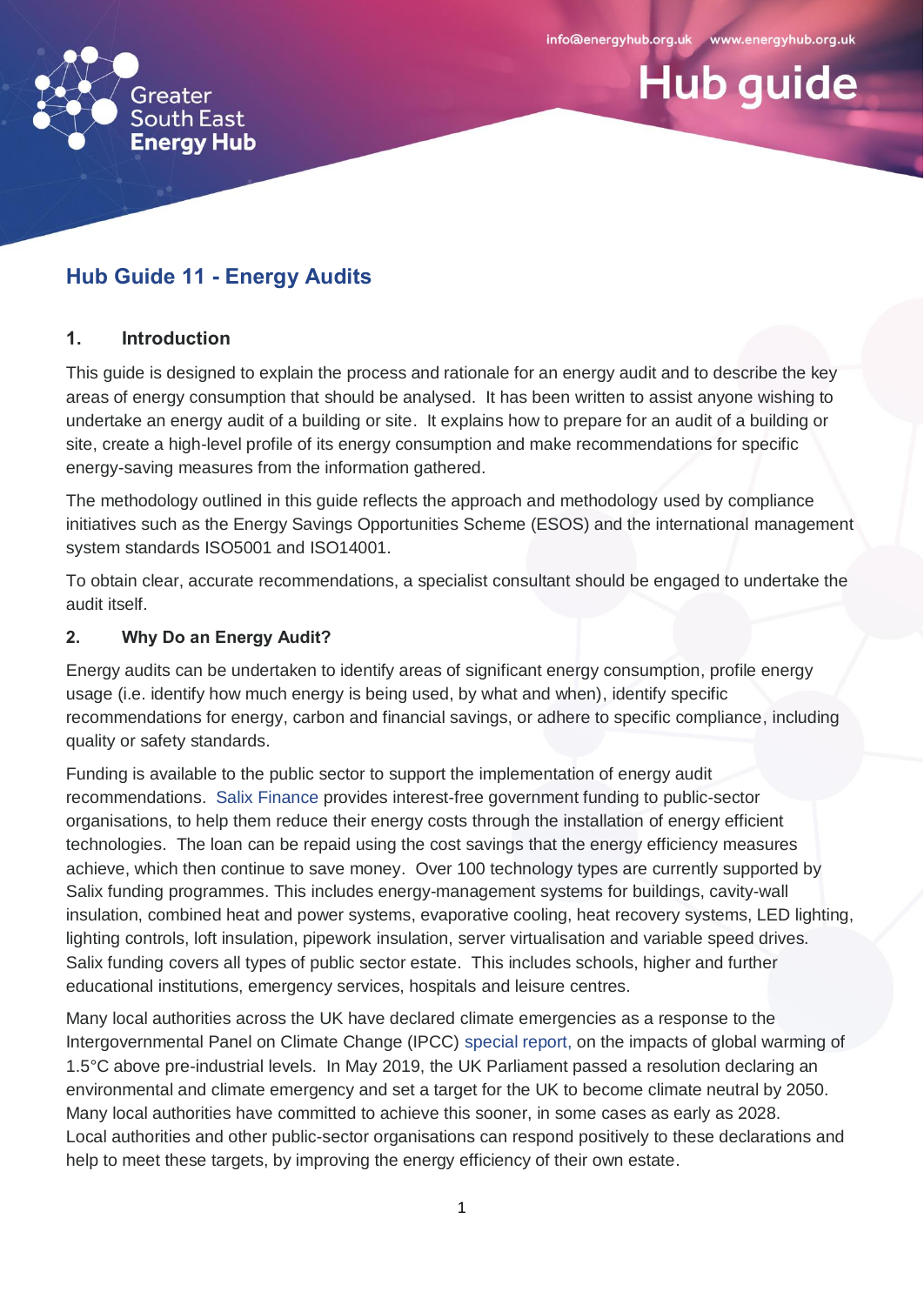

#### **3. Approaching an Energy Audit**

The approach taken to an energy audit should be informed by its objectives. An essential element of the audit is to review what energy data is currently available and how it is currently used. This may ultimately need to be modified or enhanced. Good data management is essential for good energy management. The theory is, if it can be measured, it can be monitored, and, if it can be monitored, it can be managed. This is illustrated in figure 1 below.



Figure 1: Energy Monitoring Process Cycle

Something that is properly managed will run more efficiently. In energy terms, this means reduced usage and lower costs. This is illustrated in more detail by the Energy Hierarchy principle, as illustrated in figure 2 below.

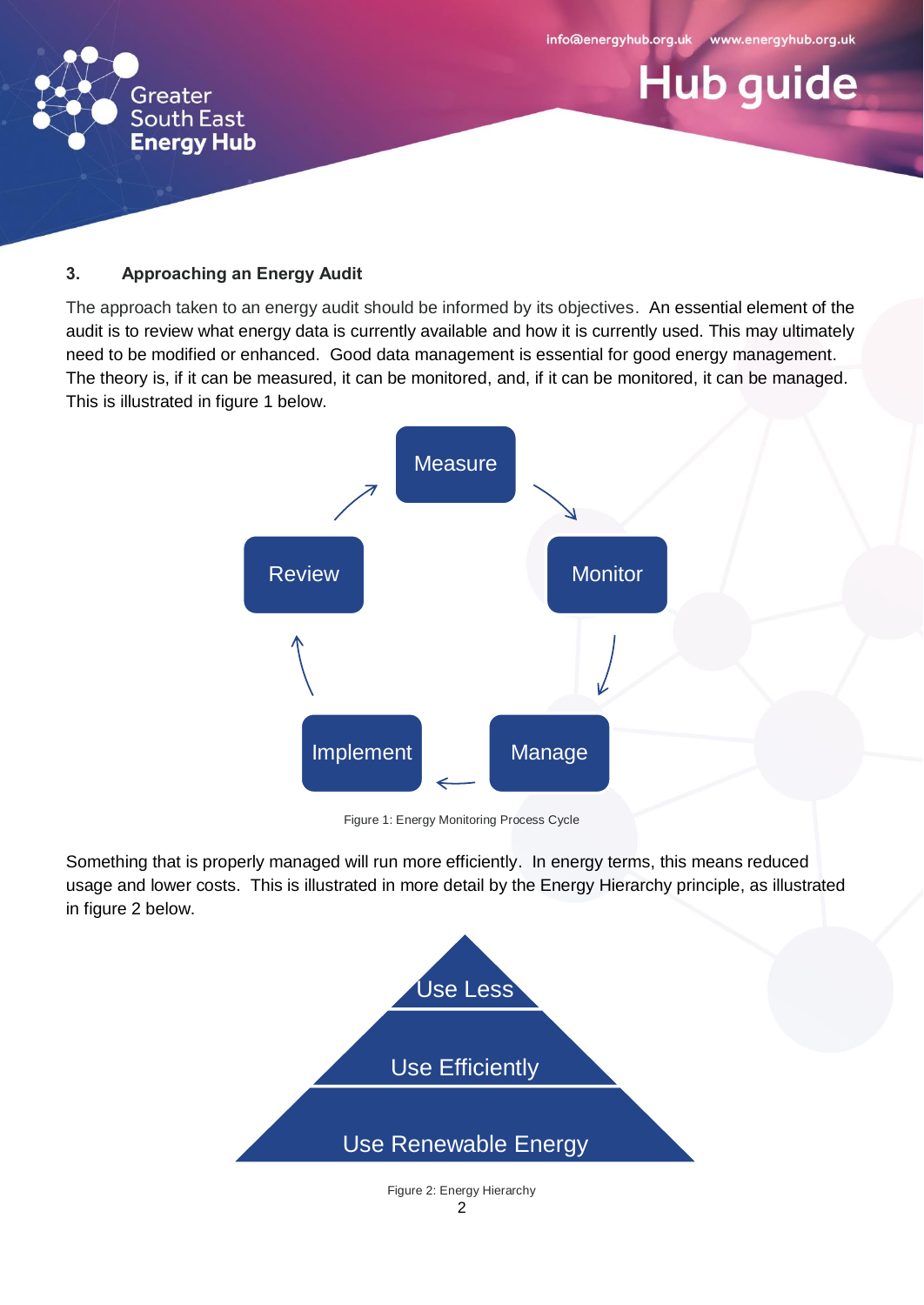**Hub guide** 



Stage One (Use Less) of the Energy Hierarchy means minimising demand for energy and reducing it where necessary, such as switching off equipment when not in use. Having achieved this, the focus moves to Stage Two (Use Efficiently) where consumption should be minimised by the using energy-efficient equipment such as LED lighting, and ensuring that any building is fully insulated. Stage Three (Use Renewable Energy) focuses on ensuring that energy consumed is from renewable sources, such as solar photovoltaic (PV), battery storage and wind power.

To follow the Energy Hierarchy, an energy audit should identify a series of priorities for investment. These will range from quick wins that are easy to implement at a minimal cost, through to longer-term interventions that require a more significant financial resource. The latter may require investment-grade proposals to confirm their cost and return on investment (ROI). If the right quality of information is obtained, the energy use of a building or site can be profiled, and recommendations made. This can help to determine how an energy priority will fit within an organisation's budgets and timeframes, whether it is suitable for financial support, and move it to an investment-ready stage.

#### **4. Profile Building**

This section focuses on establishing a profile of energy use. This is achieved by analysing available consumption data, understanding the short, medium and long-term plans for the building or site's use, identifying the activities undertaken on site, and reviewing any relevant studies and documentation. The purpose of these steps is to identify how energy can be Used Less and Used Efficiently, as corresponds to Stage One and Two of the Energy Hierarchy. Start by identifying the areas with the highest energy consumption. If multiple energy sources such as gas and electricity are used, focus on the one with the highest consumption. Alongside this, start to develop a profile, by categorising the activities and specific information on each building, or each specific area of a building.

#### **4.1 Energy Data**

When undertaking an audit, energy-consumption data will help to establish a baseline against which any improvements can be measured. Any data on electricity and fuel use, including gas, oil and liquid petroleum gas (LPG) should be gathered.

Energy data can be collected from a variety of sources, each with benefits and drawbacks. The table in figure 3 below provides an overview of the types of data that may be available and covers the advantages and disadvantages of using them to undertake an energy audit. In addition, many public-sector organisations may have their own energy brokers and managers from whom specific reports relating to energy consumption may be available.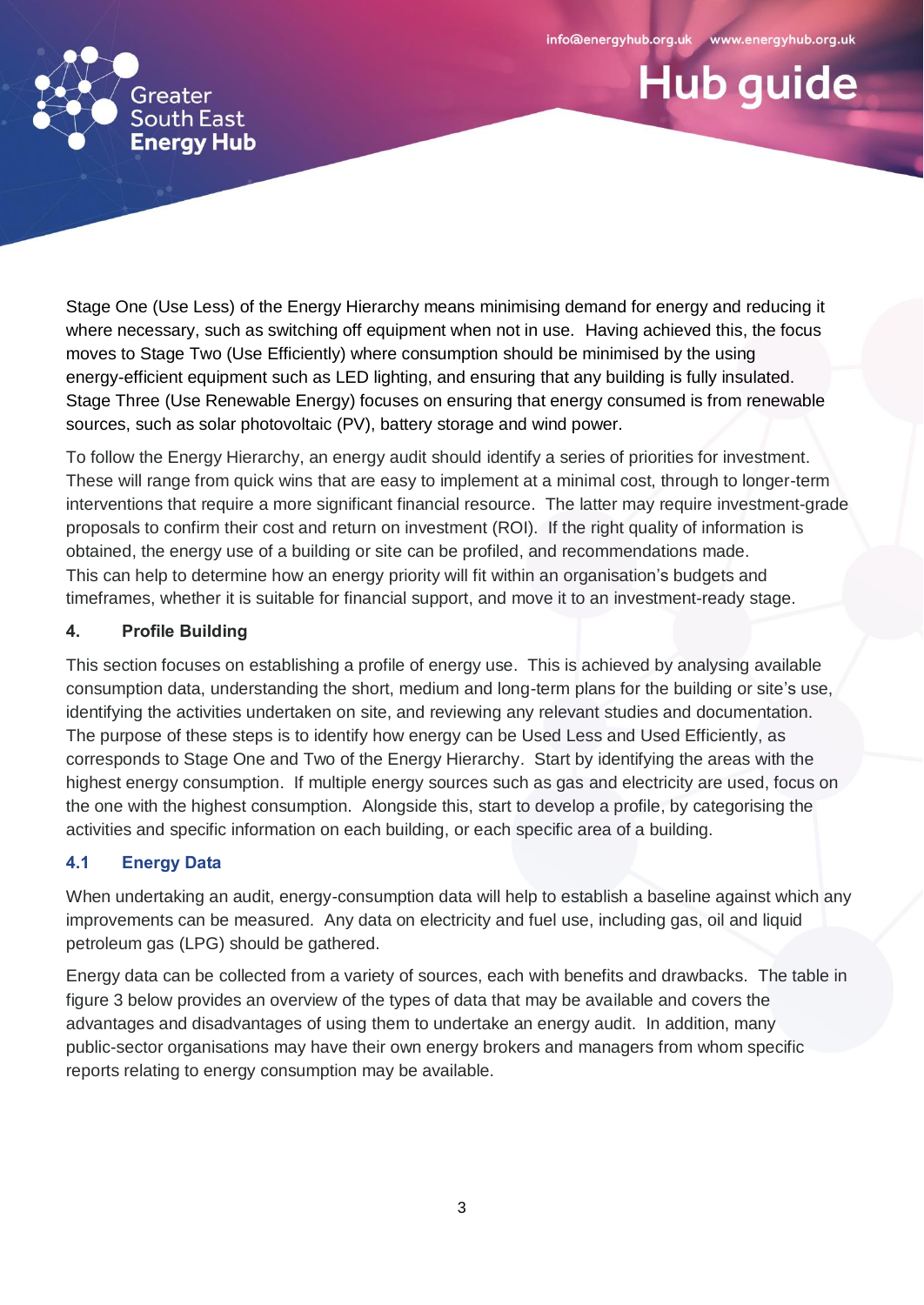

| <b>DATA TYPE</b>         | <b>OVERVIEW</b>                                                                                                                                                                                                                                                                                                                                                         |
|--------------------------|-------------------------------------------------------------------------------------------------------------------------------------------------------------------------------------------------------------------------------------------------------------------------------------------------------------------------------------------------------------------------|
|                          | Provides historic and real-time consumption information to build a profile of<br>$\bullet$<br>use and enables energy-use patterns to be viewed in real time.                                                                                                                                                                                                            |
| <b>Metered Data</b>      | Includes data from Half Hourly (HH) meters (which record energy use in half-<br>$\bullet$<br>hourly intervals and are mandatory for any user which consumes more than<br>100kW in a half-hour period), sub-metering (which records actual energy use<br>of specific locations or equipment), Energy Management Systems (EnMS),<br>or Building Management Systems (BMS). |
|                          | HH data can be used to establish daily profiles and helps to identify<br>$\bullet$<br>anomalies.                                                                                                                                                                                                                                                                        |
|                          | Reports and data from an EnMS or BMS will help to provide an enhanced<br>$\bullet$<br>level of information.                                                                                                                                                                                                                                                             |
|                          | Being able to see energy data and be alerted to over-consumption has now<br>$\bullet$<br>become a mainstream requirement.                                                                                                                                                                                                                                               |
|                          | Known as Non-Half Hourly (NHH) meters.<br>$\bullet$                                                                                                                                                                                                                                                                                                                     |
|                          | Provides top-level consumption data from individual meters over a set<br>$\bullet$<br>period, usually monthly or quarterly.                                                                                                                                                                                                                                             |
|                          | Depending on the meter type, it can provide a breakdown per meter for peak<br>$\bullet$<br>(day) and off-peak (night) usage.                                                                                                                                                                                                                                            |
| <b>Billing Data</b>      | The energy consumption data can include both estimated and actual use.<br>$\bullet$                                                                                                                                                                                                                                                                                     |
|                          | NHH data can be used to identify seasonal patterns of use if energy bills for<br>$\bullet$<br>a full year or more are provided, with more detailed patterns likely to be<br>identified from monthly bills, as opposed to quarterly bills.                                                                                                                               |
|                          | Profiles of usage can be created when more than one NHH meter is present,<br>$\bullet$<br>depending on the location of each meter and the specific area(s) covered.                                                                                                                                                                                                     |
|                          | Relates to any specific reports produced where benchmarking of energy use<br>may have already taken place.                                                                                                                                                                                                                                                              |
| <b>Benchmarking Data</b> | Reports which contain this information include specific compliance<br>$\bullet$<br>information such as the Carbon Reduction Commitment (CRC), ISO14001,<br>ISO50001, Energy Strategies, and Sustainability Reports.                                                                                                                                                     |
|                          | Any previous reports, proposals or quotes undertaken for specific energy-<br>$\bullet$<br>efficiency measures, such as solar PV or LED lighting, may have relevant<br>consumption data and provide a benchmark to revisit and review the viability<br>of those proposals (if not already implemented) as part of an energy audit.                                       |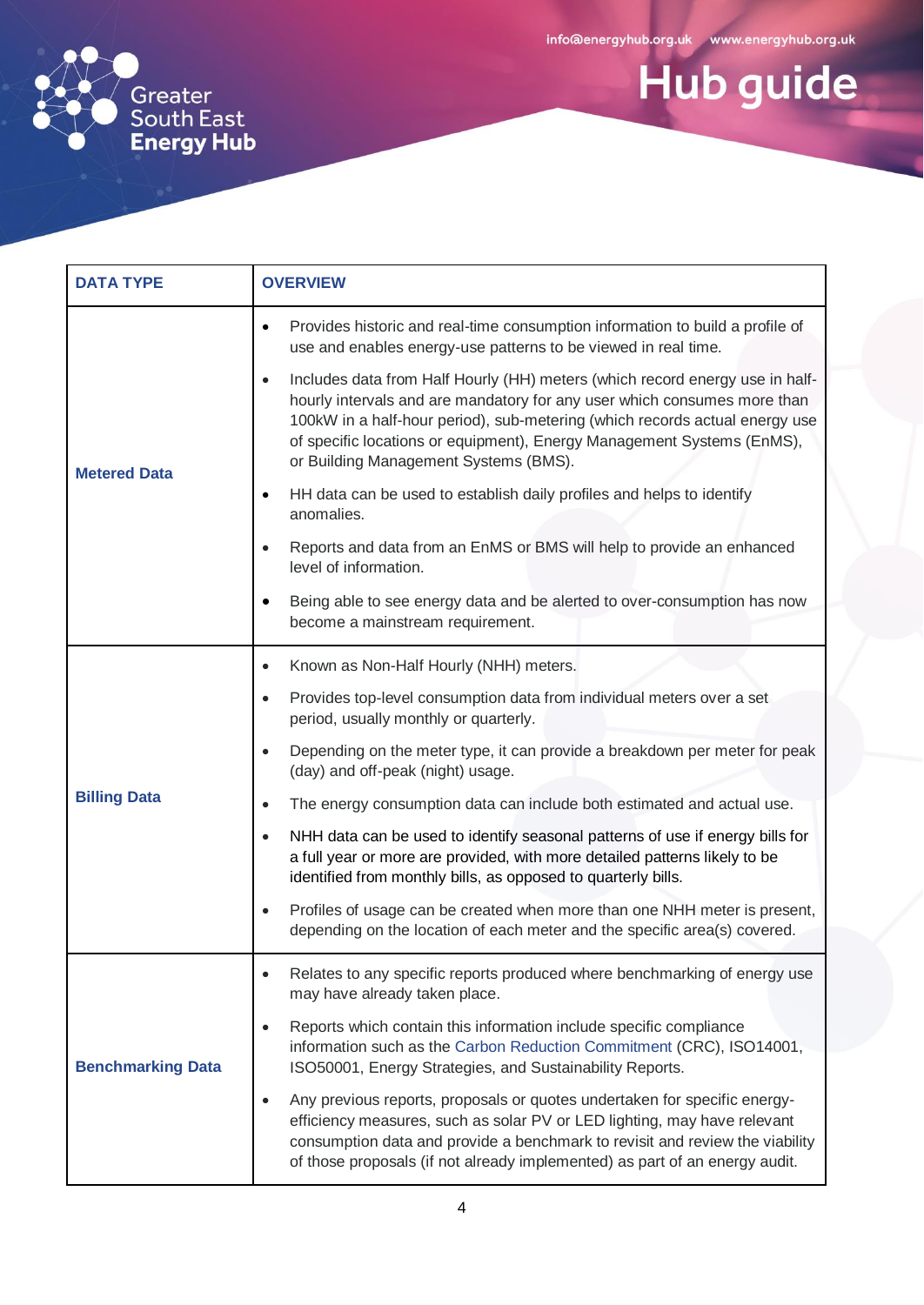

|                        | $\bullet$ | If not already sub-metered, an inventory of equipment on site, if available,<br>may be used to analyse significant areas of energy consumption.                                                                                                                                                                 |
|------------------------|-----------|-----------------------------------------------------------------------------------------------------------------------------------------------------------------------------------------------------------------------------------------------------------------------------------------------------------------|
|                        | $\bullet$ | As the data from reports will be historic, there will be limitations based on its<br>validity when considering current energy use. This is particularly the case if,<br>since the data was produced, there have been any specific changes that<br>have resulted in changes to energy usage levels and patterns. |
|                        | $\bullet$ | Non-energy data that will help to support analysis of actual energy data to<br>help build a profile of energy usage.                                                                                                                                                                                            |
| <b>Associated Data</b> | ٠         | Such data is likely to include staff occupancy, general operation hours/days,<br>productivity (e.g. visitor numbers to leisure centres or public venues), or<br>building data (e.g. floor area and construction type)                                                                                           |
|                        | $\bullet$ | It is essential to ensure that this data is of good quality. For example, if data<br>about building occupancy is profiled against data about energy use, both<br>sets of data must cover the same time periods.                                                                                                 |

Figure 3: Types of Available Data

#### **4.2 Site or Building Details**

It is important to understand what the site or building is used for and the building type(s) present. The type of building, especially its construction, plus available land use, can determine the opportunities for any energy-related improvements, including specific technologies. For example, if there is a flat roof, there may be an opportunity for solar PV, or if land use is available, this may determine opportunities for electric vehicle charge points or battery storage. Understanding site or building details may also highlight any limitations, such as if a building is listed or in a conservation area, which could restrict the use of energy technologies or improvements if they have an impact on the physical character of the building. This also applies to changes in ownership or use. For example, if there are plans for an organisation or activity to relocate in the future, this may impact on any specific energy efficiency recommendations, depending on the timescale and how firm the plans are.

Obtaining and reviewing any previous energy-related reports may also provide valuable information for anyone conducting an audit to understand the energy performance profile. This could include:

- Reviews of compliance activity, such as ISO14001, ISO50001 and ESOS
- Energy certification, such as Energy Performance Certificates (EPCs) and Display Energy Certificates (DECs)
- Property information, including Operation & Maintenance (O&M) reports, property management records and Facilities Management (FM) complaint logs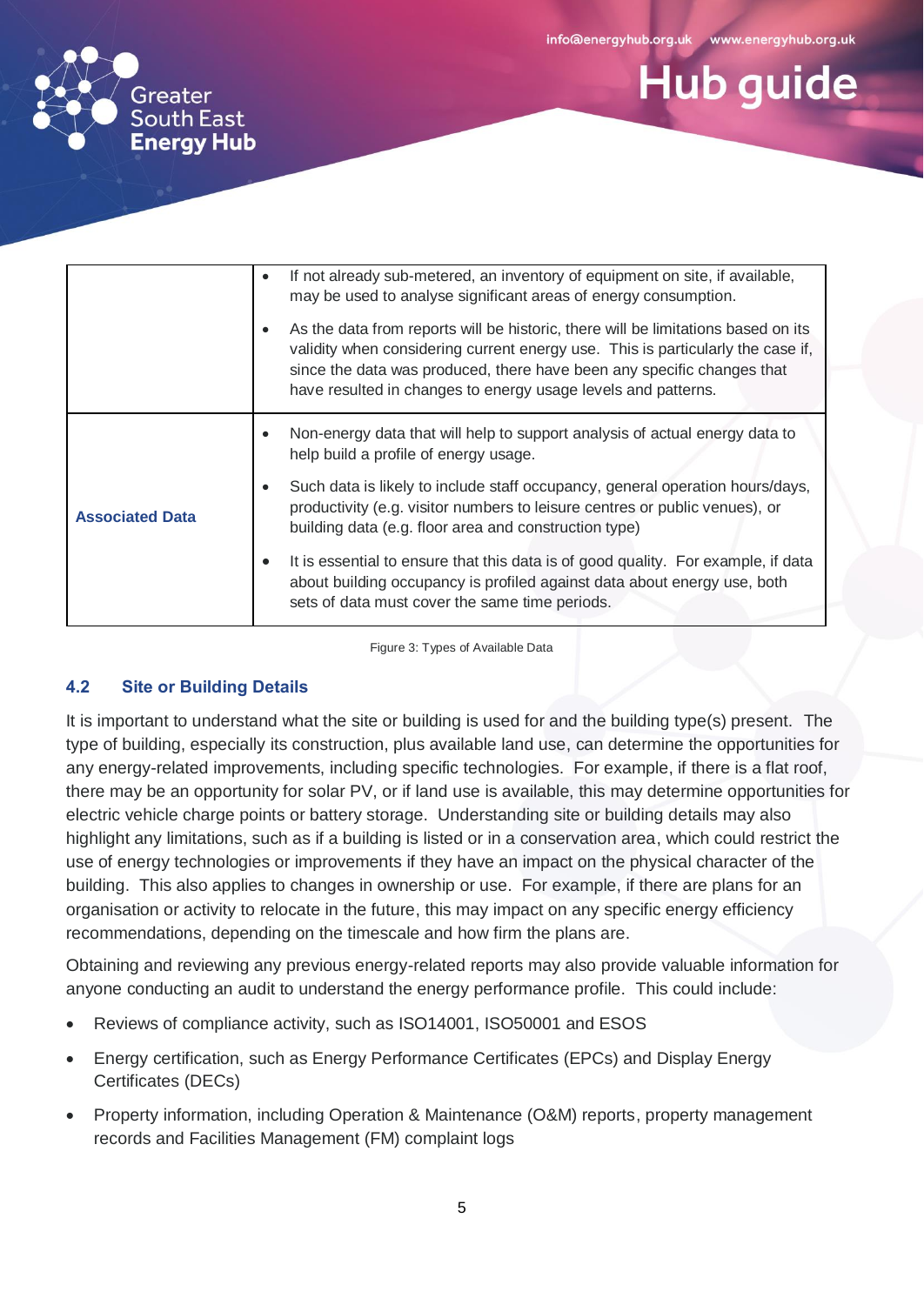**Hub guide** 



 Technology feasibility reports, such as for solar PV or LED lighting, which may themselves be supported by cost quotations and other information. These may be contained in site or building-layout plans. Such information may provide useful insights into opportunities or limitations for specific technology-related recommendations.

#### **4.3 Activities**

Understanding what site activities are undertaken is a key consideration, since these will have an impact on energy use. This could include office work, civic functions, health treatment and refuse-vehicle maintenance. Therefore, any recommendations for energy saving would need to take these activities into consideration.

When considering current and future energy requirements, it is important to understand what could change, for example, occupation levels, or the type of machinery or other equipment and how it is used, which may impact on energy use in the short, medium and long-term.

#### **5. Areas of Energy Consumption**

Once the overall profile of energy use has been established, the next stage will be to examine specific areas of energy consumption. This will help to identify a list of priorities for improvement, on which a more detailed cost-benefit assessment for investment can then be based.

The main outcome of this work is to help identify areas under Stage One and Stage Two of the Energy Hierarchy where energy can be Used Less and Used Efficiently. Initial consideration can also be given to Stage Three, Use of Renewable Energy, although such measures would be subject to a more detailed survey, and specific technologies will be covered in further Hub guides.

Quick wins for energy savings often relate to behaviour change, which is directly applicable to Stage One (Use Less) of the Energy Hierarchy. Behaviour change involves staff taking responsibility for areas of use where energy is consumed and the operation of it manually controlled, such as lighting, heating and cooling, computers, and other office equipment. There is evidence to suggest a positive link between behavioural change and energy savings. For example, turning off equipment at night can reduce consumption by around 60%. The promotion of energy efficiency through simple changes in behaviour amongst employees can also result in other benefits, such as a more comfortable working environment and higher staff retention.

#### **5.1 Lighting**

To align with the Energy Hierarchy, the initial focus for energy reduction in lighting should be to Use Less, as per Stage One. This includes removal of lighting from over lit areas (e.g. where use has changed), maximising natural lighting (e.g. window, sky light or luminaire cleaning) and use of reflectors and better diffusers. As a following step, lighting controls can be introduced to suit building use (e.g. installing automated lighting controls such as movement sensors). According to the Carbon Trust, movement sensors can reduce lighting consumption by 30% and daylight sensors can reduce it by 40%.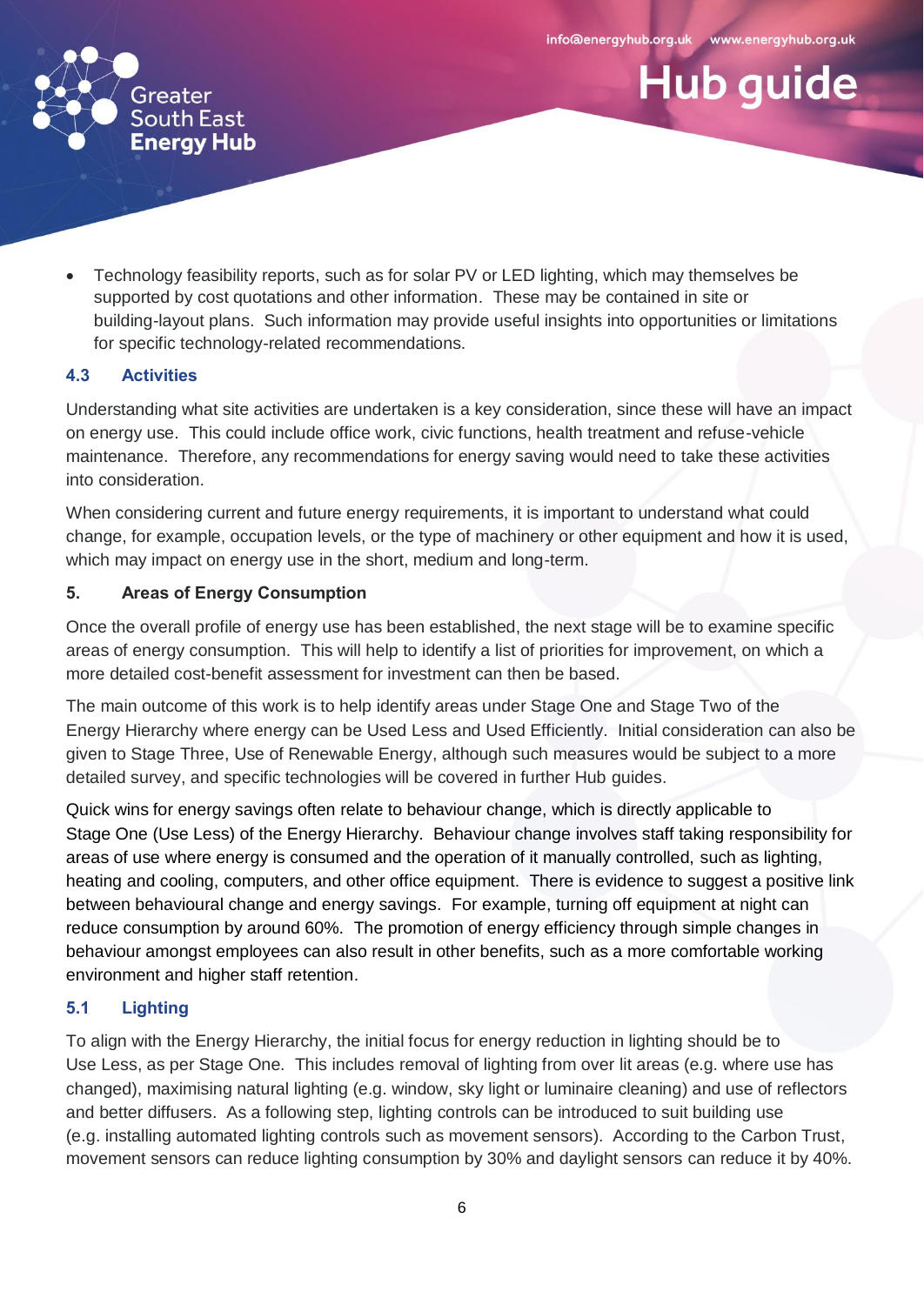**Hub guide** 



Once all opportunities to Use Less lighting have been identified, the next focus is on Stage Two of the Energy Hierarchy, to Use Efficiently. This will involve swapping to more energy-efficient lighting alternatives. Depending on the operation hours and subsequent usage, payback on lighting schemes can often be around one-year or less. In terms of energy savings, energy use reductions of over 60% can be achieved in some cases. In parallel with this, further savings can be realised by complimentary interventions under Stage One of the Hierarchy, such as installation of PIR (passive infrared) and daylight sensors. General maintenance savings will also be achieved in relation to replacement of tubes and lamps, given that more energy-efficient lighting has a significantly longer burn rate.

When auditing a site or building to examine lighting consumption, the information to be collected will include the (approximate) number and type of lamps and/or florescent tubes, with the wattage details of each. This information can be found via existing building or site plans. Any previous quotes received to upgrade the lighting may also help to establish the lighting profile.

Further information on lighting and potential savings is available from the Carbon Trust in their [lighting](https://www.carbontrust.com/resources/lighting-overview-guide)  [overview guide.](https://www.carbontrust.com/resources/lighting-overview-guide)

#### **5.2 Heating, Cooling & Ventilation**

Heating, including hot water, can account for up to 60% of energy use in some buildings, especially high energy users such as leisure centres. The decarbonisation of heat is a key part of meeting climate-emergency targets and delivering a low carbon economy.

Heating and cooling use and demand will depend on which activities are taking place. For example, in offices, there may be heating, ventilation and air conditioning (HVAC) equipment, wall-mounted electric heaters, and gas or oil-fired central heating. This equipment is sometimes supplemented by desk fans and space heaters. Larger energy users such as leisure centres may have Combined Heat & Power (CHP) and larger gas or oil-fired boilers, due to the need to heat water for swimming pools and changing rooms.

Ventilation helps to provide fresh air and protect against issues such as damp and condensation. However, unnecessary ventilation can waste energy and money. For many organisations, air conditioning is a vital part of day-to-day operations. For example, hospitals require it for the comfort of patients and large offices need it due to the heat generated by IT equipment. Some such organisations are developing their own cooling strategies to offset the impact of air-conditioning use, by maximising the installation of renewable energy on site.

To align with the Energy Hierarchy, the initial focus should be to Use Less, as per Stage One. According to the Carbon Trust's [heating, ventilation and air conditioning guide,](https://www.carbontrust.com/resources/heating-ventilation-and-air-conditioning-guide) heating, ventilation and air conditioning can account for the majority of money spent on energy; and the usage of energy can increase by up to 30% if heating and cooling systems and equipment are not maintained properly. The Carbon Trust's [guide](https://www.carbontrust.com/resources/heating-ventilation-and-air-conditioning-guide) also provides tips and advice on how to reduce the need for equipment to be used. Some examples are set out in figure 4 below.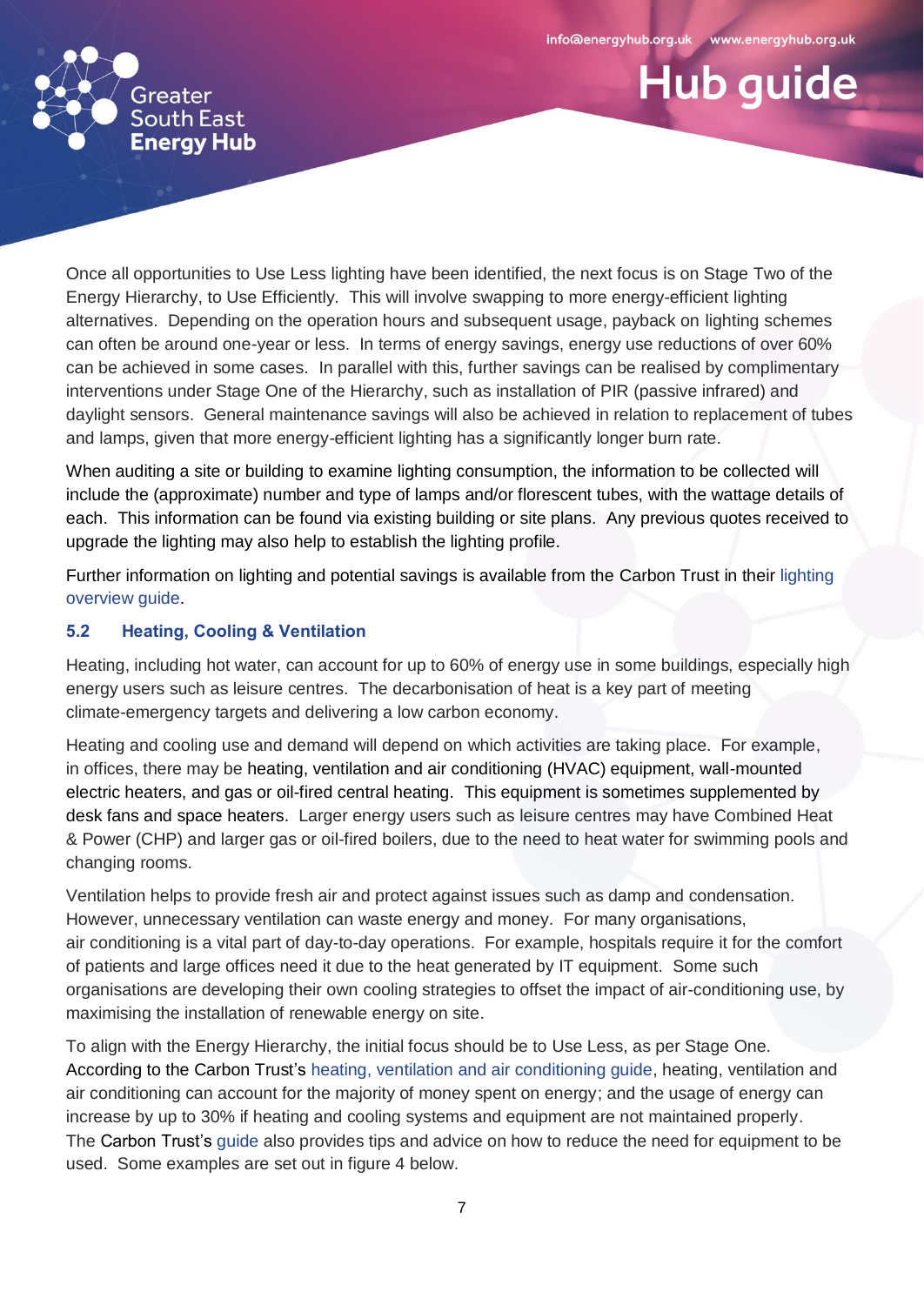



| <b>MEASURE</b>                                                        | <b>OVERVIEW</b>                                                                                                                                                                                                                                                                                                                                                  |
|-----------------------------------------------------------------------|------------------------------------------------------------------------------------------------------------------------------------------------------------------------------------------------------------------------------------------------------------------------------------------------------------------------------------------------------------------|
| <b>Passive Heating,</b><br><b>Ventilation &amp;</b><br><b>Cooling</b> | This is the control of heat from the sun along with ventilation in order to benefit a<br>$\bullet$<br>building and avoid discomfort.<br>Making the most of natural heat and ventilation is a simple and cost-effective way of<br>$\bullet$<br>achieving big savings.                                                                                             |
| <b>Reduce</b><br><b>Overheating</b>                                   | Before installing cooling equipment, always identify where the excess heat is coming<br>$\bullet$<br>from - sunlight, equipment and refrigeration are often main sources.<br>The more energy efficient equipment is, the less heat it produces – installing low-<br>energy lighting and keeping equipment operating at peak efficiency reduces cooling<br>costs. |
| <b>Zoning</b>                                                         | Many buildings have problematic areas with different time and temperature<br>$\bullet$<br>requirements where only one overall heating or cooling control system exists.<br>A solution is to 'zone' the building, by installing separate time and temperature controls<br>for individual areas, this helps to provide better conditions.                          |
| <b>Daylight Blinds</b>                                                | Help natural light to enter the space by re-directing it onto the ceiling; this will alleviate<br>any discomfort felt by the occupants from direct daylight.                                                                                                                                                                                                     |
| <b>Night Cooling</b>                                                  | An established technique where cool "night air" is passed through the building to<br>remove heat that has accumulated during the day. This enables the building to absorb<br>more heat the following day.<br>The movement of cool night air may be natural, or fan assisted.                                                                                     |
| <b>Behaviour</b>                                                      | Staff should receive guidance on recommended operating temperatures and how to<br>$\bullet$<br>set heating or cooling units correctly.<br>This includes understanding on how to use controls effectively.                                                                                                                                                        |

Figure 4: Carbon Trust Recommended Measures to **Use Less** Heating & Cooling

Once all opportunities to Use Less have been identified, the next focus is to Use Efficiently, in line with Stage Two of the Energy Hierarchy. This involves ensuring that there is enough insulation, and the installation of thermostatic radiator valves and air-curtains to minimise any heat loss where doors are open. Other measures are dependent on the types of heating present. Some suggested interventions are outlined in figure 5 below, and further information may also be found in the Carbon Trust's [heating,](https://www.carbontrust.com/resources/heating-ventilation-and-air-conditioning-guide)  [ventilation and air conditioning guide.](https://www.carbontrust.com/resources/heating-ventilation-and-air-conditioning-guide)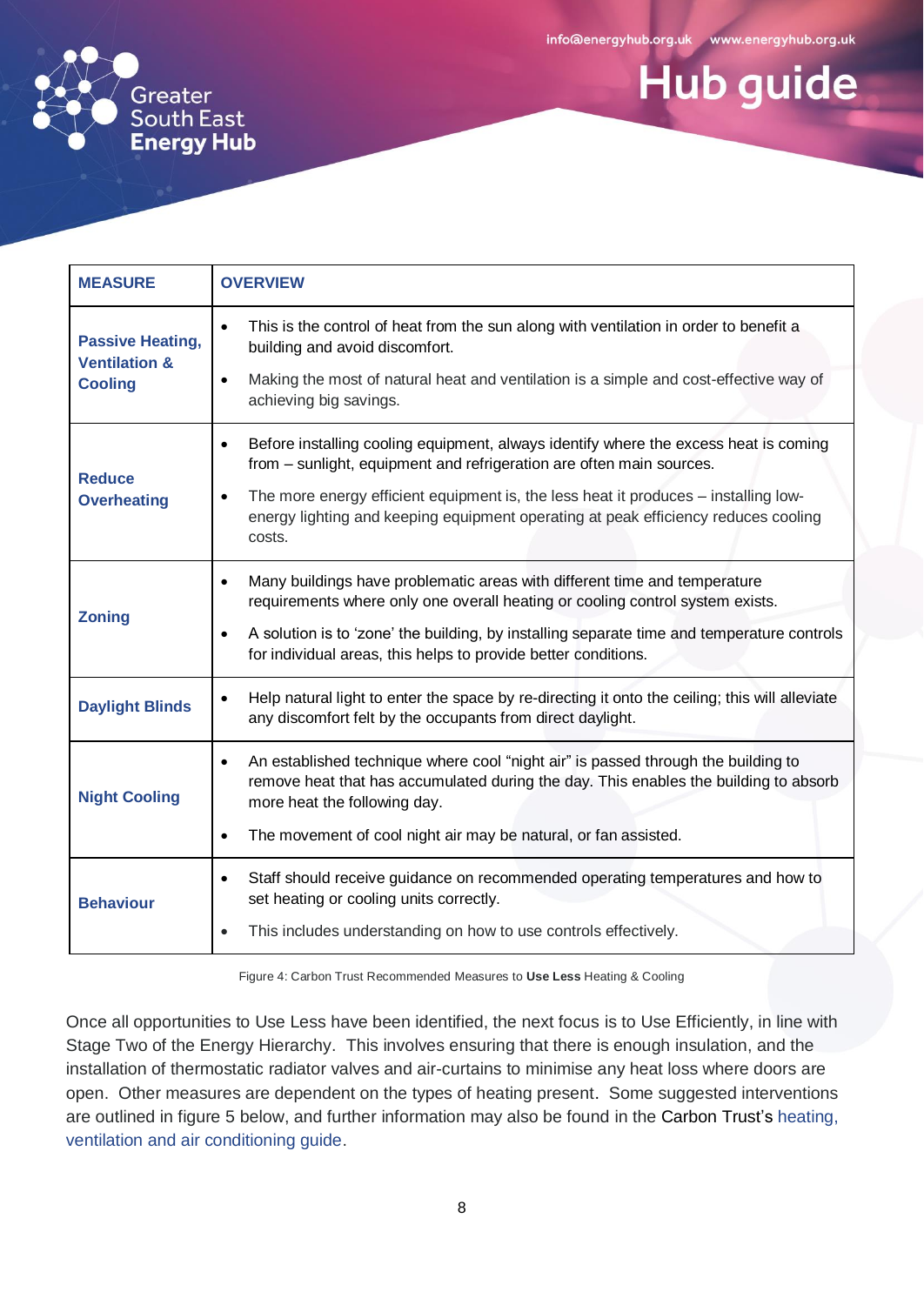

| <b>MEASURE</b>                         | <b>OVERVIEW</b>                                                                                                                                                                                                                                                                                                                              |  |  |  |  |  |
|----------------------------------------|----------------------------------------------------------------------------------------------------------------------------------------------------------------------------------------------------------------------------------------------------------------------------------------------------------------------------------------------|--|--|--|--|--|
| <b>Temperature</b><br><b>Control</b>   | Ensure that air conditioning only operates above 24°C, and that heating and<br>cooling systems do not compete.<br>This can be addressed by keeping a temperature gap, known as a deadband,<br>between the heating and air conditioning temperatures.                                                                                         |  |  |  |  |  |
| <b>Variable Speed</b><br><b>Drives</b> | These can vary the output of an air conditioning system to meet the required<br>cooling needs, while not producing more cooling than is required.<br>This can reduce the energy required for heating as well as cooling.                                                                                                                     |  |  |  |  |  |
| <b>Free Cooling Coils</b>              | Use outside air as a source of cooling for air-conditioning systems. This reduces<br>the energy required to produce cooling.<br>While the effectiveness of free cooling coils is dependent on the outside<br>temperature, according to the Carbon Trust, there is a good opportunity to use<br>them in the UK, due to our temperate climate. |  |  |  |  |  |
| <b>Motors</b>                          | High-efficiency motors can save up to 5% on energy costs.                                                                                                                                                                                                                                                                                    |  |  |  |  |  |

Figure 5: Recommended Measures to **Use** Heating & Cooling Equipment **More Efficiently**

Recommendations to Use Renewable Energy to address heating, as per Stage Three of the Energy Hierarchy, would be subject to a more detailed survey. Specific technologies will be covered in further [Hub guides,](https://www.energyhub.org.uk/resources/hub-guides/) including Low [Carbon Heat Projects](https://www.energyhub.org.uk/wp-content/uploads/2019/10/HubGuide2-Low-Carbon-Heat-PGV0.1Oct2019.pdf) and [Heat Networks.](https://www.energyhub.org.uk/wp-content/uploads/2019/10/HubGuide1-Heat-Networks-SBV0.1Oct2019.pdf)

#### **5.4 Computers, Office Equipment & Appliances**

Information relating to office-equipment use, such as computers, printers and other equipment and appliances needs to be collected in order to identify potential savings in this area. This includes an estimate of the hours each day the equipment and/or appliances are in operation. In office buildings, computers are likely to be a significant source of energy consumption, and the cooling required for any server room(s) on-site will also add to the attributed energy consumption. In relation to Stage One (Use Less) of the Energy Hierarchy, simple measures can be undertaken to reduce energy consumption associated with computers and other office equipment, by switching them off when not in use.

In any buildings with canteens or catering facilities such as schools, hospitals, leisure centres or large office buildings, the use of catering appliances is likely to have a significant impact on energy use. This will include equipment such as ovens and other cooking appliances. There may be opportunities for efficiency linked to Stage Three (Use Renewable Energy) of the Energy Hierarchy. For example, renewable technologies could be used to meet the energy demands of these appliances, or, if there is an existing heat source, there is potential for that heat to be captured and deployed elsewhere.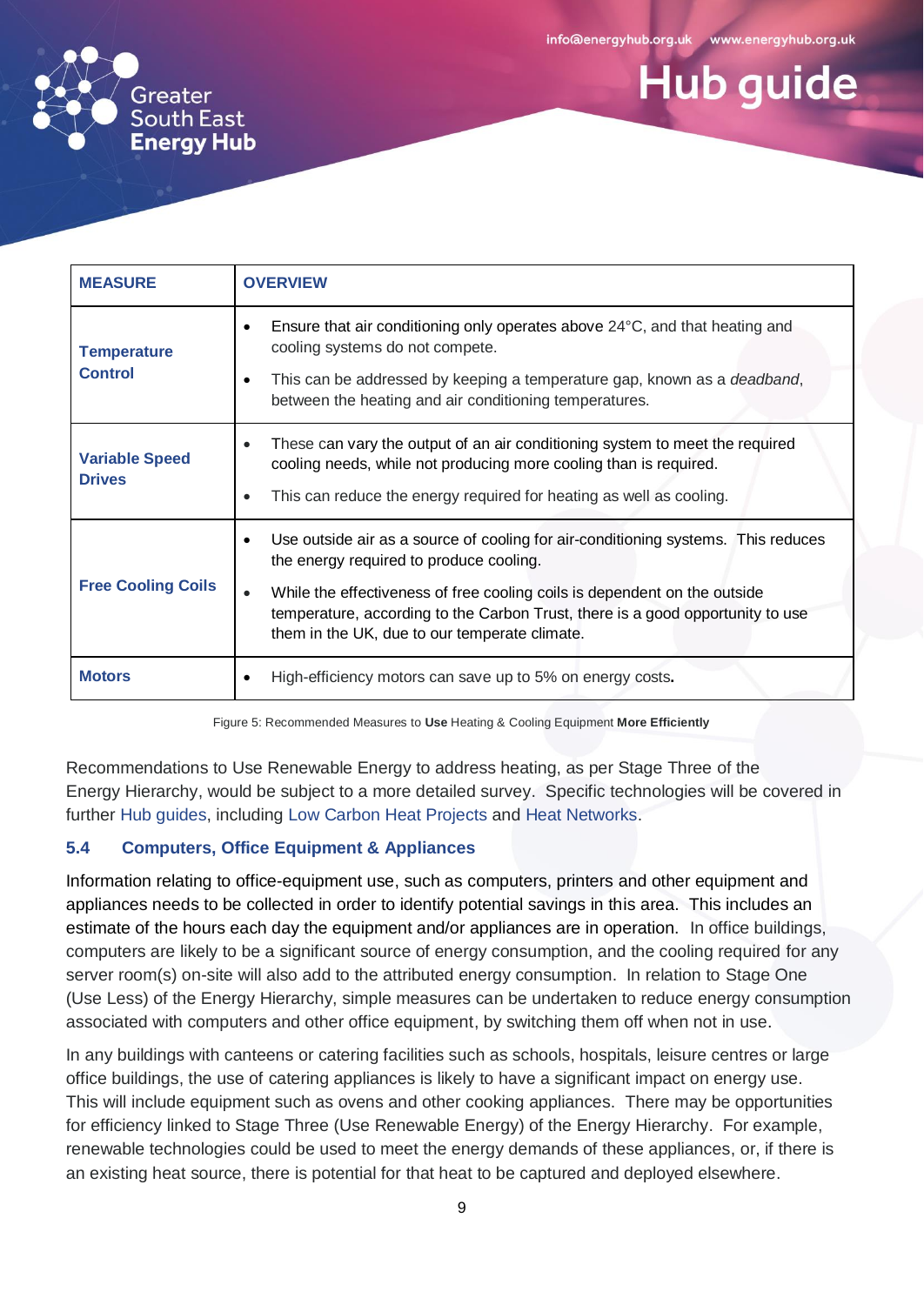**Hub guide** 



Smaller appliances such as kettles, microwaves and domestic refrigeration units will also be present, although these usually constitute a small percentage of overall energy use. However, as part of Stage One (Use Less) of the Energy Hierarchy, it is still important to ensure these are used as efficiently as possible. This may translate into interventions such as ensuring the amount of water boiled in a kettle is only the amount needed.

#### **5.5 Building Energy Management System (BEMS)**

A Building Energy Management System (BEMS) helps to ensure that energy efficiency is maximised through monitoring and controlling services, such as lighting, heating, cooling and ventilation. It can be a solution to address issues relating to the management and control of the types of energy consumption listed in this section. However, to determine the suitability of a BEMS, there are several points to consider, linked to both the capital cost of installation and the day-to-day running of a BEMS once installed:

- Do you have a significant energy bill and control over your premises, which would justify the outlay on a BEMS?
- Do you have the resources, in terms of staff time and expertise, to properly run and maintain the system?
- Would staff benefit from integrated controls? Would you save on your energy bill overall?
- What else could be done with the energy data the BEMS gives you? Might this be useful?

If there is a Building Management System (BMS) on site, it is important to remember that a BMS can only be effective if managed properly. When used correctly, a BMS can reduce total energy costs by 10% and increase comfort. Accordingly, a BMS system should be regularly maintained to ensure maximum optimisation and potential ongoing savings. Therefore, when auditing a site or building which has an operational BMS, it is important to establish how any BMS is currently utilised and what the limitations and coverage of the BMS are across the building or site.

#### **6. Presenting Findings**

Once the energy audit has been completed, the next stage will be to present the findings. This will enable the material to be used, to set and develop further improvements.

#### **6.1 Energy Profiling**

Once the energy data described in section 4.1 has been analysed by your energy auditor, depending on the level of detail available and data sets, it may be possible to develop profiles of energy usage. If half-hourly data is used, specific profiles can be produced as per the example in figure 6 below.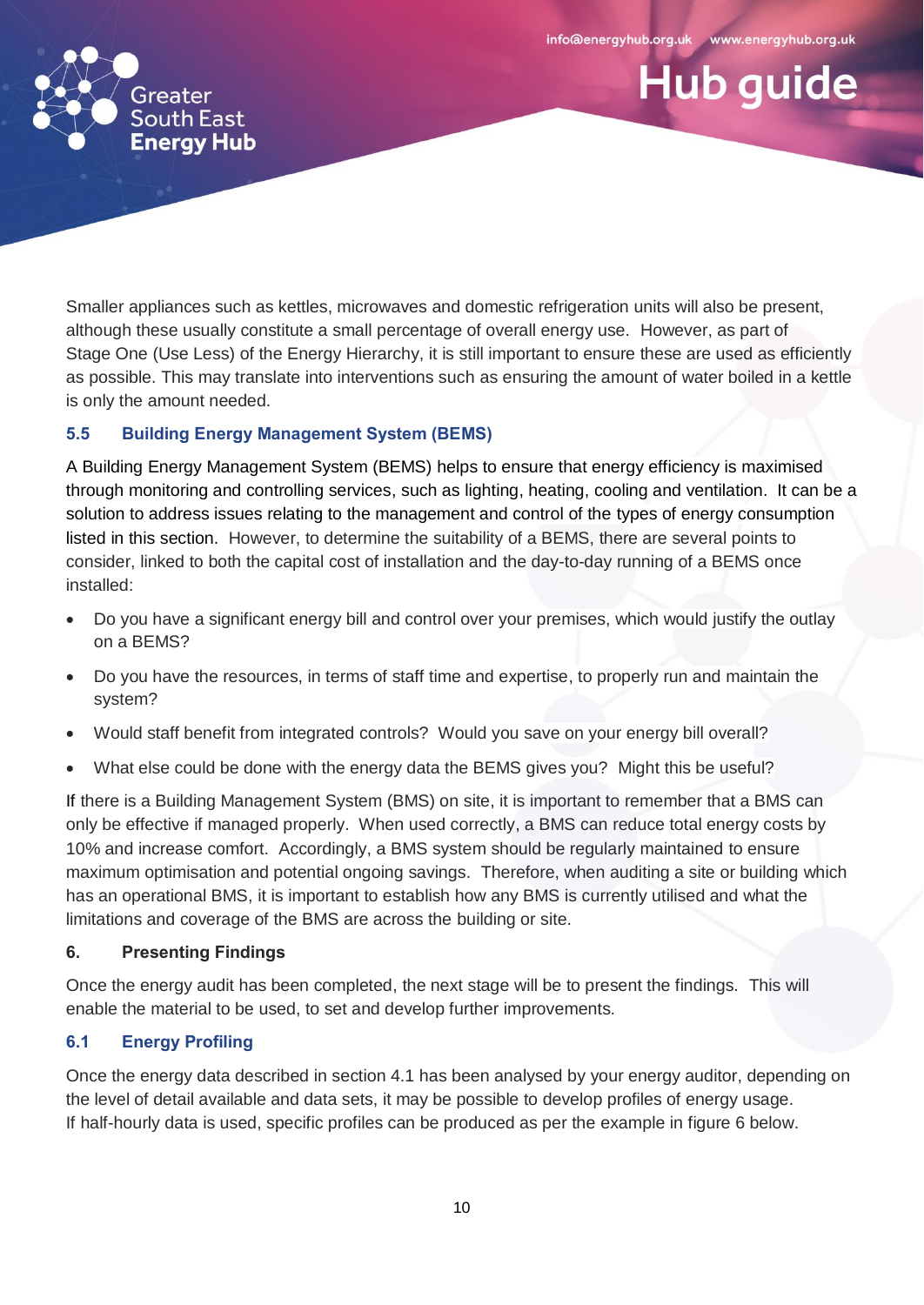



Figure 6: Monthly Profile of Electricity Consumption Based on HH Data

Figure 6 shows that from the data obtained, patterns of usage can be clearly seen. This example has a regular fall in consumption at the weekend, due to peak activity only taking place between Monday and Friday. By analysing this, it should be possible to identify any spikes in usage at the weekend, such as on Sunday 14<sup>th</sup> as per the example above. This may indicate an issue, such as equipment being left on when it should have been switched off. If an issue is identified, this helps to build the case for intervention relating to Stage One (Use Less) of the Energy Hierarchy.

Having profiled activities and equipment against energy consumption, it is then possible to create a top-level profile. This highlights how energy is consumed, based on the equipment and activities that result in the highest proportion of consumption. The Carbon Trust's [energy benchmark tool](https://www.carbontrust.com/resources/energy-benchmark-tool) is a useful toolkit to assist with this process. A consultant engaged to undertake an energy audit will be able to create a profile, having analysed the energy consumption and completed the audit.

Figure 7 below shows how a profile can be presented, based on electricity consumption. In this example, lighting accounts for the highest proportion of energy use. A profile can help to build the case, in this instance, for reducing energy consumption by replacing the lighting (depending on the lighting types present). This may not necessarily mean there are any energy efficiency issues, rather it may be that lighting accounts for the highest level of consumption, due to the nature of activity on the site.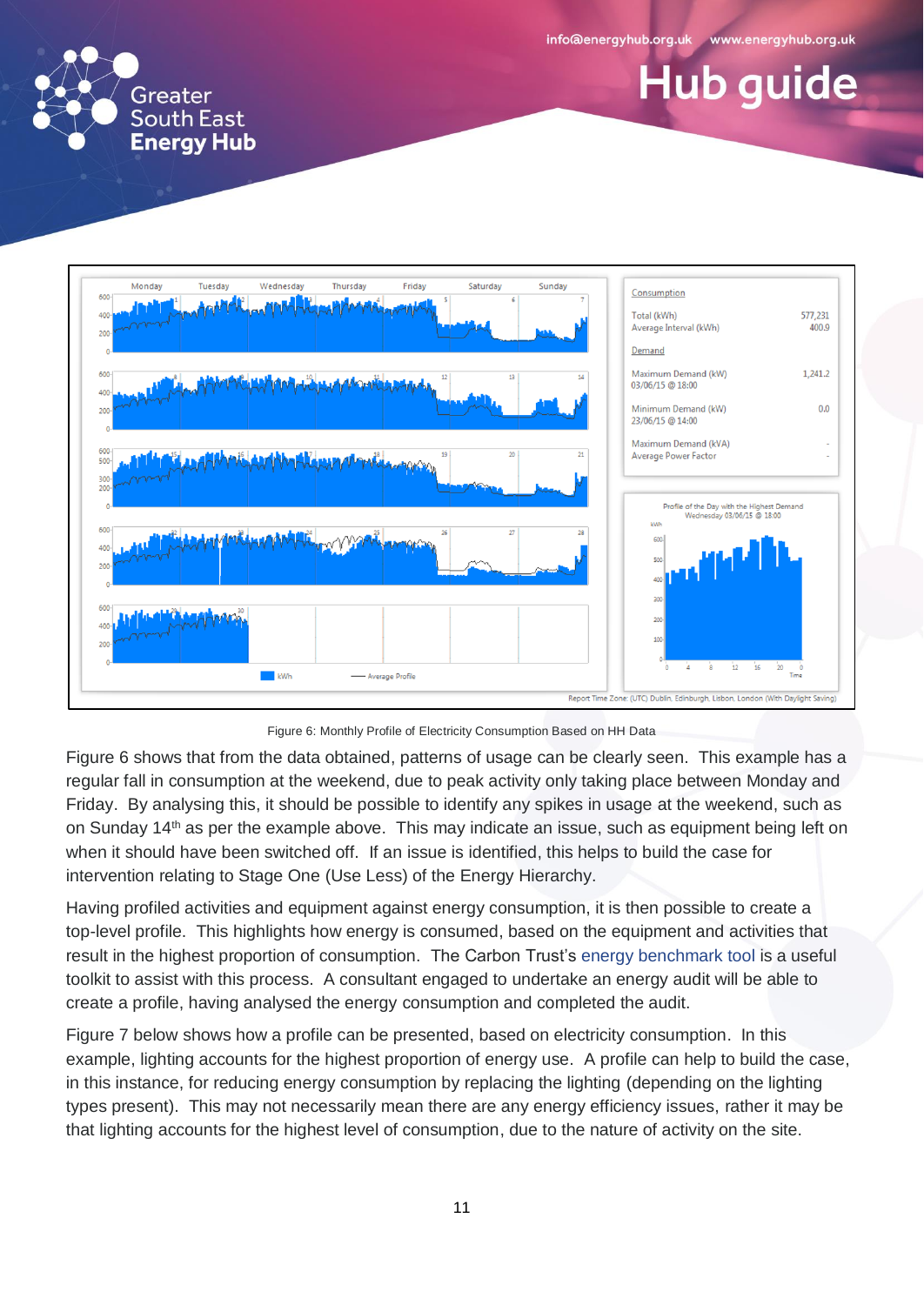

| <b>SERVICE</b>                          | <b>KWh Annual Consumption</b><br>(Est.) | % Annual Consumption<br>(Est.) |  |
|-----------------------------------------|-----------------------------------------|--------------------------------|--|
| <b>Lighting</b>                         | 74,598                                  | 78%                            |  |
| <b>Computers and Office Equipment</b>   | 3,295                                   | 3%                             |  |
| <b>Appliances</b>                       | 1,909                                   | 2%                             |  |
| <b>Heating, Cooling &amp; Processes</b> | 15,412                                  | 16%                            |  |
| <b>Total Annual Energy Consumption</b>  | 95,215                                  |                                |  |

Figure 7: Electricity Consumption Profile

#### **6.2 Recommendations**

Assuming there is an opportunity to replace the lighting based on figure 7, then an initial top-level calculation can be produced and presented like the example in figure 8 below. Proposals for installing PIR sensors and making use of natural light, which relate to Stage One (Use Less) of the Energy Hierarchy, will be the first consideration here. However, a case for Stage Two (Use Efficiently) can also be built, based on the recommendation for more energy-efficient lighting. Although this may be then be subject to a more detailed survey by a lighting specialist or funder, the calculation shows the initial savings that could be realised, including electricity (kWh), financial and overall payback. To create more detailed cost savings and calculations, an additional cost may be incurred to produce an investment-grade proposal, which is needed for some measures. However, having an initial calculation, such as that shown in figure 8 below, will help to build a business case. It is also worth mentioning that the figures below do not include any additional savings such as maintenance, given that upgraded lights may not need to be replaced as often.

|                                                    | <b>Annual</b><br><b>Lighting</b><br><b>Consumption</b><br>per Annum<br>(kWh) | <b>Annual</b><br><b>Lighting Cost</b><br>per Annum<br>$(\hat{f})$ | <b>Annual</b><br><b>Savings</b><br>(kWh) | <b>Annual</b><br>Savings (£) | <b>Net cost of</b><br><b>Initiative</b><br>only $(E)$ | <b>Payback</b><br><b>Period</b><br>(Years) |
|----------------------------------------------------|------------------------------------------------------------------------------|-------------------------------------------------------------------|------------------------------------------|------------------------------|-------------------------------------------------------|--------------------------------------------|
| <b>Current</b><br><b>Lighting</b><br><b>Scheme</b> | 74,598                                                                       | £7,460                                                            |                                          |                              |                                                       |                                            |
| <b>Replace with</b><br><b>LED Lighting</b>         | 23,767                                                                       | £3,327                                                            | 50,832                                   | £4,132                       | £4,744                                                | 1.1                                        |

Figure 8: Potential Savings Based on a Lighting Upgrade